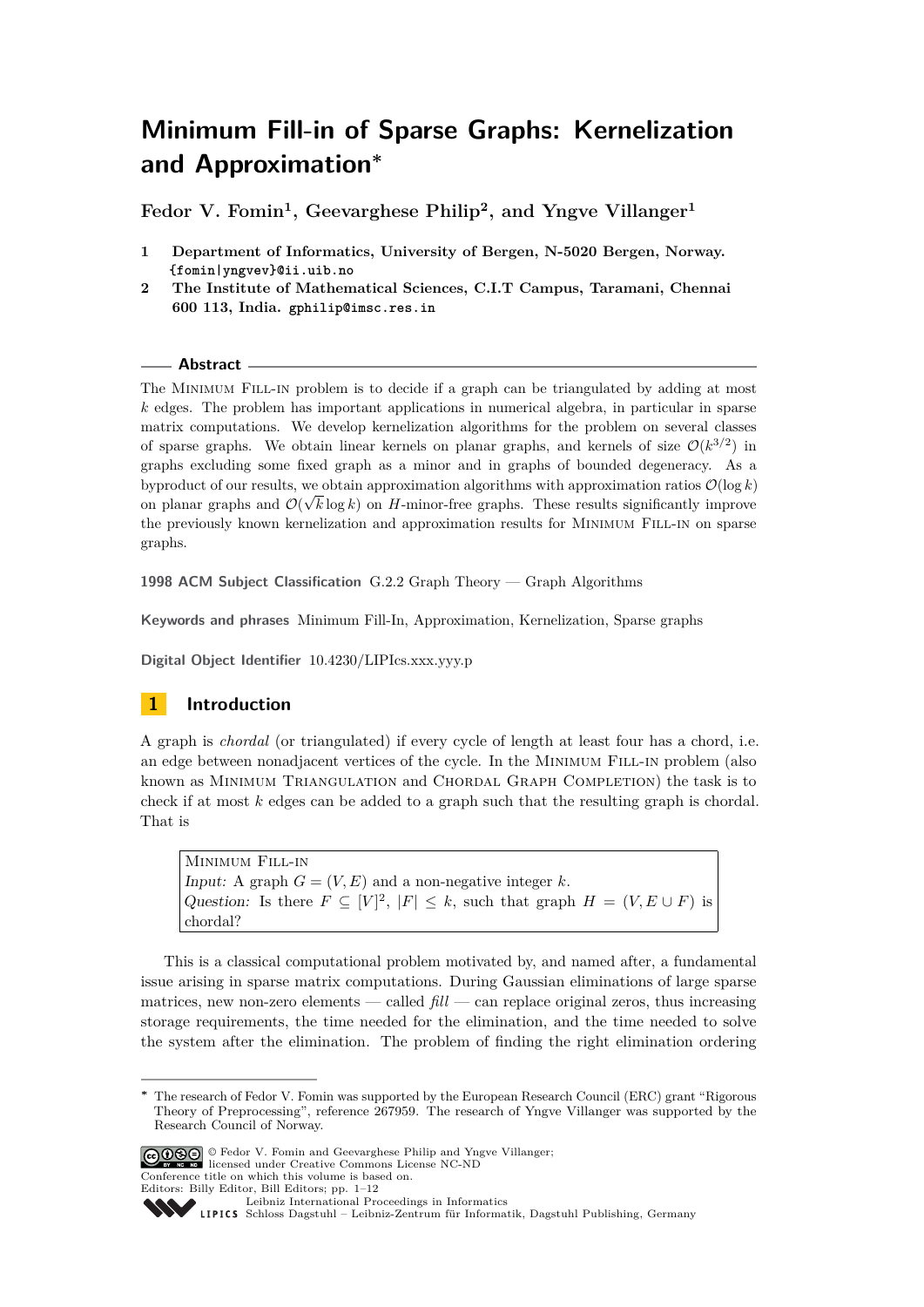minimizing the amount of fill elements can be expressed as the Minimum Fill-in problem on graphs [\[21\]](#page-11-1). Besides sparse matrix computations, applications of Minimum Fill-in can be found in database management, artificial intelligence, and the theory of Bayesian statistics. The survey of Heggernes [\[15\]](#page-11-2) gives an overview of techniques and applications of minimum and minimal triangulations.

Unfortunately, the problem is notoriously difficult to analyze from the algorithmic perspective. MINIMUM FILL-IN (under the name CHORDAL GRAPH COMPLETION) was one of the 12 open problems presented at the end of the first edition of Garey and Johnson's book [\[13\]](#page-11-3) and it was proved to be NP-complete by Yannakakis [\[26\]](#page-11-4). Due to its importance the problem has been studied intensively, and many heuristics, without performance guarantees, have been developed [\[18,](#page-11-5) [21\]](#page-11-1).

Very few approximation and FPT algorithms for Minimum Fill-in are known. Chung and Mumford [\[8\]](#page-11-6) proved that every planar, and more generally, *H*-minor-free, *n*-vertex graph has a fill-in with  $\mathcal{O}(n \log n)$  edges, thus yielding an  $\mathcal{O}(n \log n)$ -approximation on these classes of graphs. Agrawal et al. [\[1\]](#page-10-0) gave an algorithm with the approximation ratio  $\mathcal{O}(m^{1.25} \log^{3.5} n/k + \sqrt{m} \log^{3.5} n/k^{0.25})$ , where *m* is the number of edges and *n* the number of vertices in the input graph. For graphs of degree at most  $d$ , they obtained a better approximation factor  $\mathcal{O}((nd+k)\sqrt{d}\log^4 n)/k$ ). Natanzon et al. [\[17\]](#page-11-7) provided another type of approximation algorithms for Minimum Fill-in. For an input graph with a minimum fill-in of size *k*, their algorithm produces a fill-in of size at most 8*k* 2 , i.e., within a factor of 8*k* of optimal. For graphs with maximum degree *d*, they gave another approximation algorithm achieving the ratio  $\mathcal{O}(d^{2.5} \log^4 (kd))$ . Kaplan et al. proved that MINIMUM FILL-IN is fixed parameter tractable (FPT) for the parameter *k* by giving an algorithm which runs in  $\mathcal{O}(k^6 16^k + k^2 mn)$  time [\[16\]](#page-11-8). Following this, faster FPT algorithms were devised for the problem, with running times that have smaller constants in the base of the exponent [\[6,](#page-10-1) [7\]](#page-11-9). Very recently, the first and third authors of this paper developed a subexponential FPT algorithm for the problem which runs in  $\mathcal{O}(2^{\mathcal{O}(\sqrt{k}\log k)} + k^2 nm)$  time [\[12\]](#page-11-10).

In this paper we study kernelization algorithms for MINIMUM FILL-IN on different classes of sparse graphs. Kernelization can be regarded as systematic mathematical investigation of preprocessing heuristics within the framework of parameterized complexity. In parameterized complexity each problem instance comes with a parameter *k* and the parameterized problem is said to admit a *polynomial kernel* if there is a polynomial time algorithm (the degree of polynomial is independent of *k*), called a *kernelization* algorithm, that reduces the input instance down to an instance with size bounded by a polynomial  $p(k)$  in  $k$ , while preserving the answer. This reduced instance is called a  $p(k)$  *kernel* for the problem. If  $p(k) = \mathcal{O}(k)$ , then we call it a *linear kernel*. For example, for the instance  $(G, k)$  of PLANAR MINIMUM FILL-IN, where *G* is a planar graph and *k* is the parameter, the pair  $(G', k')$  is a linear kernel if *G'* is planar, the size of *G'*, i.e., the number of edges and vertices, is  $\mathcal{O}(k)$ , and there is a fill-in of *G* with at most  $k$  fill edges if and only if there is a fill-in of  $G'$  with at most  $k'$ fill edges. Kernelization has been extensively studied, resulting in polynomial kernels for a variety of problems. In particular, it has been shown that many problems have polynomial and linear kernels on planar and other classes of sparse graphs [\[2,](#page-10-2) [5,](#page-10-3) [20\]](#page-11-11).

There are several known polynomial kernels for the Minimum Fill-in problem [\[16\]](#page-11-8) on general (not sparse) graphs. The best known kernelization algorithm is due to Natanzon et al. [\[17\]](#page-11-7), which for a given instance  $(G, k)$  outputs in time  $\mathcal{O}(k^2 nm)$  an instance  $(G', k')$ such that  $k' \leq k$ ,  $|V(G')| \leq 2k^2 + 4k$ , and  $(G, k)$  is a YES instance if and only if  $(G', k')$  is. Note that not every kernelization algorithm for fill-in in general graphs produces a sparse kernel, even if the input is a sparse graph. For example, the algorithm of Natanzon et al. [\[17\]](#page-11-7),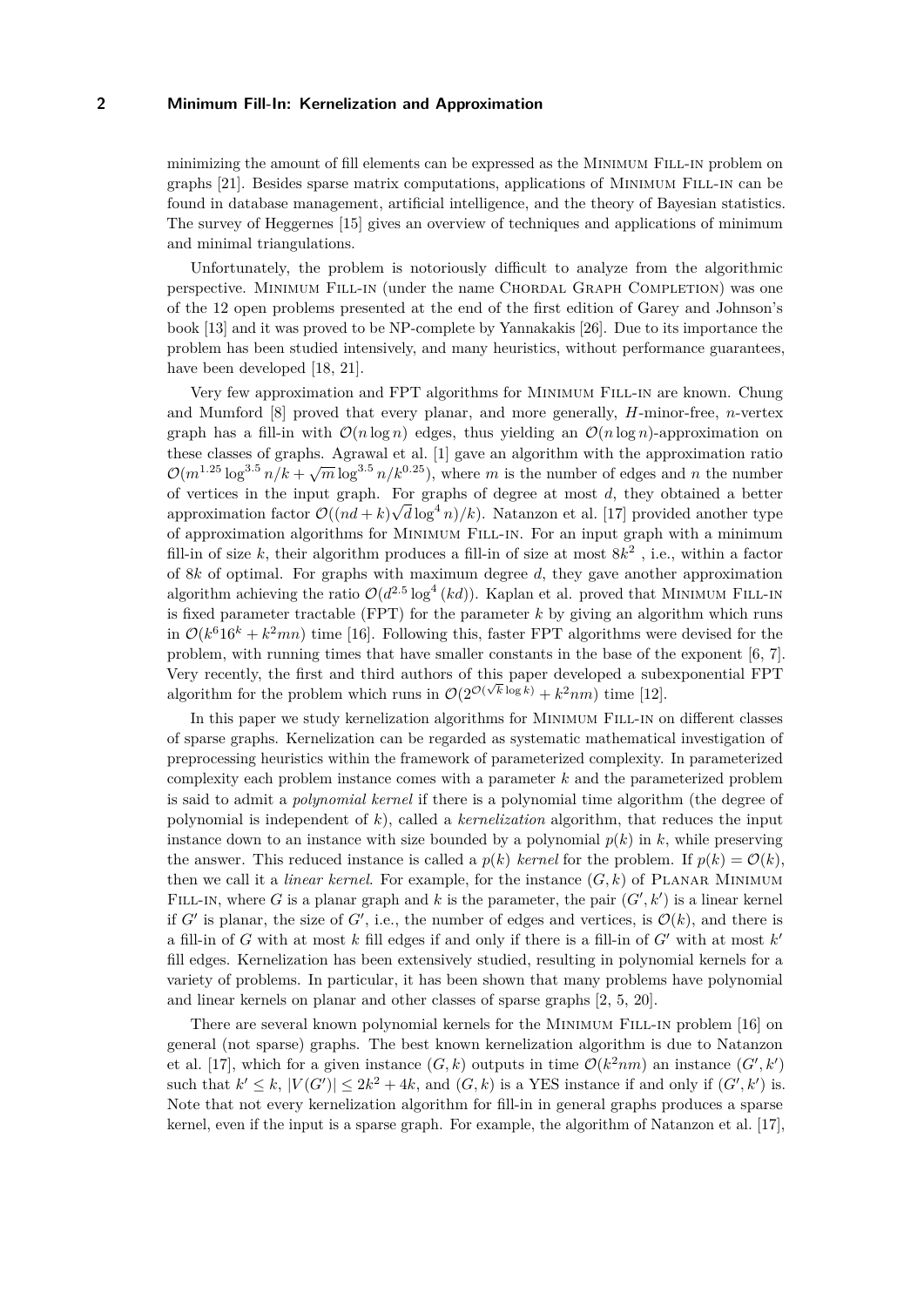while reducing the number of vertices in the input graph *G*, introduces new edges. Thus the resulting kernel  $G'$  can be very dense. In order to obtain kernels on classes of sparse graphs, we have to design new kernelization algorithms which preserve the sparsity of the kernel.

**Our Results.** We provide kernelization algorithms for three important and increasingly general classes of graphs. For planar graphs, we obtain an  $\mathcal{O}(k)$  kernel, and for graphs excluding a fixed graph as a minor and graphs of bounded degeneracy, a kernel of size  $\mathcal{O}(k^{3/2})$ . Our reduction rules are easy to implement. Small kernels for sparse graphs can be used as an argument explaining the successful behavior of several heuristics for sparse matrix computations. As a byproduct of our results, we obtain an approximation algorithm that, for an input planar graph with minimum fill-in of size  $k$ , produces a fill-in of size  $\mathcal{O}(k \log k)$ . which is within factor  $\mathcal{O}(\log k)$  of optimal. For *H*-minor-free graphs our kernelization yields an approximation with the ratio  $\mathcal{O}(\sqrt{k} \log k)$ .

## **2 Preliminaries**

All graphs in this paper are finite and undirected. In general we follow the graph terminology of Diestel [\[9\]](#page-11-12). For a vertex *v* in graph *G*,  $N_G(v)$  is the set of neighbours of *v*, and for two non-adjacent vertices  $u, v, N_G(u, v) \equiv N_G(u) \cap N_G(v)$ . We drop the subscript *G* where there is no scope for confusion. For  $S \subseteq V(G)$ , we use  $N(S)$  for the set of neighbours in  $V(G) \setminus S$ of the vertices in *S*, and  $N[S] \equiv N(S) \cup S$ . We also use  $G[S]$  to denote the subgraph of *G* induced by *S*, and  $G \setminus S$  to denote the subgraph  $G[V \setminus S]$ .

The operation of *contracting* an edge  $\{u, v\}$  of a graph consists of replacing its endpoints *u, v* with a single vertex which is adjacent to all the former neighbours of *u* and *v* in *G*. A graph *H* is said to be a *contraction* of a graph *G* if *H* can be obtained from *G* by contracting zero or more edges of *G*. Graph *H* is a *minor* of *G* if *H* is a contraction of some subgraph of *G*. A family  $\mathcal F$  of graphs is said to be *H-minor free* if no graph in  $\mathcal F$  has *H* as a minor. For *d* ∈ N, a graph *G* is said to be *d-degenerate* if every subgraph of *G* has a vertex of degree at most *d*. A family F of graphs is said to be of *bounded degeneracy* if there is some fixed  $d \in \mathbb{N}$ such that every graph in the family is *d*-degenerate. Note that all graph properties discussed in this paper (being chordal, planar, *H*-minor free, and *d*-degenerate) are hereditary, i.e., are closed under taking induced subgraphs.

*Minimal Separators.* Let *u, v* be two vertices in a graph *G*. A set *S* of vertices of *G* is said to be a *u, v*-separator of *G* if *u* and *v* are in different components in the graph  $G \setminus S$ . The set *S* is said to be a *minimal u, v*-separator if no proper subset of *S* is a *u, v*-separator of *G*. A set *S* of vertices of *G* is said to be a *(minimal) separator* of *G* if there exist two vertices *u, v* in *G* such that *S* is a (minimal) *u, v*-separator of *G*.

Let *S* be a separator of a graph *G*. A connected component *C* of  $G \setminus S$  is said to be associated with *S*, and is said to be a *full component* if  $N(C) = S$ .

The following proposition is an exercise in [\[14\]](#page-11-13).

<span id="page-2-0"></span>**Proposition 1.** *A set S* of vertices of a graph *G* is a minimal  $u, v$ -separator if and only if *u* and *v* are in different full components of  $G \setminus S$ .

A set *S* of vertices of a graph *G* is said to be a *clique separator* of *G* if *S* is a separator of  $G$ , and  $G[S]$  is a clique.

*Minimal and minimum fill-in. Chordal* or *triangulated* graphs are graphs containing no induced cycles of length more than three. In other words, every cycle of length at least four in a chordal graph contains a chord. Let *F* be a set of edges which, when added to a graph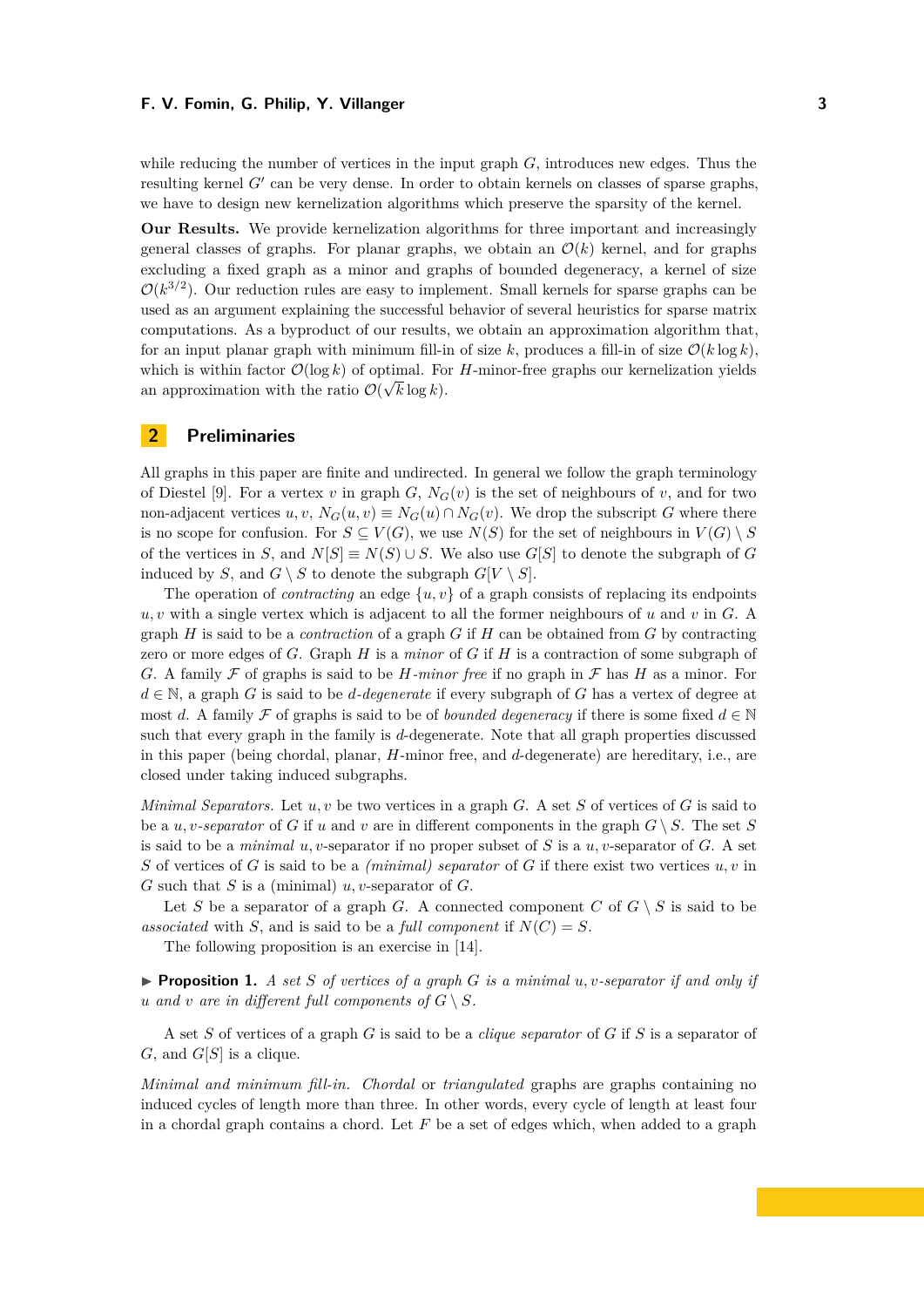*G*, makes the resulting graph chordal. Then *F* is called a *fill-in* of *G*, and the edges in *F* are called *fill edges*. A fill-in  $F$  of  $G$  is said to be *minimal* if no proper subset of  $F$  is a fill-in of *G*, and *F* is a *minimum* fill-in if no fill-in of *G* contains fewer edges. Notice that every minimum fill-in is also minimal, and so to find a minimum fill-in it is sufficient to search the set of minimal fill-ins.

<span id="page-3-3"></span>**Proposition 2.** [\[6\]](#page-10-1) Let G be a graph, and let S be a minimal separator of G such that *G*[*S*] *is a complete graph minus one edge, and there is a vertex*  $v$  *<i>in*  $V(G) \setminus S$  *which is adjacent to every vertex in S. Then there exists a minimum fill-in of G which contains the single missing edge in G*[*S*] *as a fill-edge.*

The following proposition is folklore; for a proof see, e.g., Bodlaender et al.'s recent article on faster FPT algorithms for the MINIMUM FILL-IN problem [\[6\]](#page-10-1).

<span id="page-3-2"></span>**Proposition 3.** Let  $\langle v_1, v_2, v_3, v_4, \ldots, v_t \rangle$  be a chordless cycle in a graph *G*, and let *F* be a *minimal fill-in of G. If*  $\{v_1, v_3\} \notin F$ *, then*  $\{v_2, v\} \in F$  *for some*  $v \in \{v_4, \ldots, v_t\}$ *.* 

<span id="page-3-1"></span>**Proposition 4.** [\[23\]](#page-11-14) Let S be a minimal separator of  $G$ , let  $G'$  be the graph obtained by *completing S into a clique, and let*  $E_S = E(G') \setminus E(G)$ *. Let*  $C_1, C_2, \ldots, C_r$  *be the connected components of*  $G \setminus S$ *. Then*  $E_S \cup F$  *is a minimal fill-in of*  $G$  *if and only if*  $F = \bigcup_{i=1}^r F_i$ *, where*  $F_i$  *is the set of fill edges in a minimal fill-in of*  $G'[N[C_i]]$ *.* 

*Parameterized complexity.* A parameterized problem  $\Pi$  is a subset of  $\Gamma^* \times \mathbb{N}$  for some finite alphabet Γ. An instance of a parameterized problem is of the form (*x, k*), where *k* is called the parameter. A central notion in parameterized complexity is *fixed parameter tractability (FPT)* which means, for a given instance  $(x, k)$ , solvability in time  $f(k) \cdot p(|x|)$ , where f is an arbitrary function of *k* and *p* is a polynomial in the input size. We refer to the book of Downey and Fellows [\[11\]](#page-11-15) for further reading on Parameterized Complexity.

*Kernelization.* A *kernelization algorithm* for a parameterized problem  $\Pi \subseteq \Gamma^* \times \mathbb{N}$  is an algorithm that given  $(x, k) \in \Gamma^* \times \mathbb{N}$  outputs in time polynomial in  $|x| + k$  a pair  $(x', k') \in \Gamma^* \times \mathbb{N}$ , called the *kernel* such that  $(x, k) \in \Pi$  if and only if  $(x', k') \in \Pi$  and  $\max\{k', |x'|\} \leq g(k)$ , and  $k' \leq k$ , where *g* is some computable function. The function *g* is referred to as the size of the kernel. If  $g(k) = \mathcal{O}(k)$ , then we say that  $\Pi$  admits a linear kernel.

The kernels in this paper are obtained by applying a sequence of polynomial time reduction rules. We use the following notational convention: for each reduction rule,  $(G, k)$  denotes the instance on which the rule is applied, and  $(G', k')$  denotes the resulting instance. We say that a rule is *safe* if  $(G', k')$  is a YES instance if and only if  $(G, k)$  is a YES instance. We show that each rule is safe. We also show—in most cases—that the resulting graph is in the same class as *G*.

The remaining part of the paper is organized as follows. Sections [3,](#page-3-0) [4,](#page-6-0) and [5](#page-9-0) give kernel algorithms for planar, *d*-degenerate, and *H*-minor free graphs, respectively. All three kernels use Rule [2](#page-4-0) in Section [3,](#page-3-0) and Rule [6](#page-7-0) in Section [4](#page-6-0) is used in Section [5](#page-9-0) as well. The kernels obtained are then used in Section [6](#page-9-1) to get approximations algorithms for planar and *H*-minor free graphs. We conclude and state some open problems in Section [7.](#page-10-4)

### <span id="page-3-0"></span>**3 A Linear Kernel for Planar Graphs**

In this section we show that the planar minimum fill-in problem has a linear kernel. The kernel is obtained by applying four reduction rules. Rules [1,](#page-4-1) [2,](#page-4-0) and [3](#page-5-0) are applied exhaustively,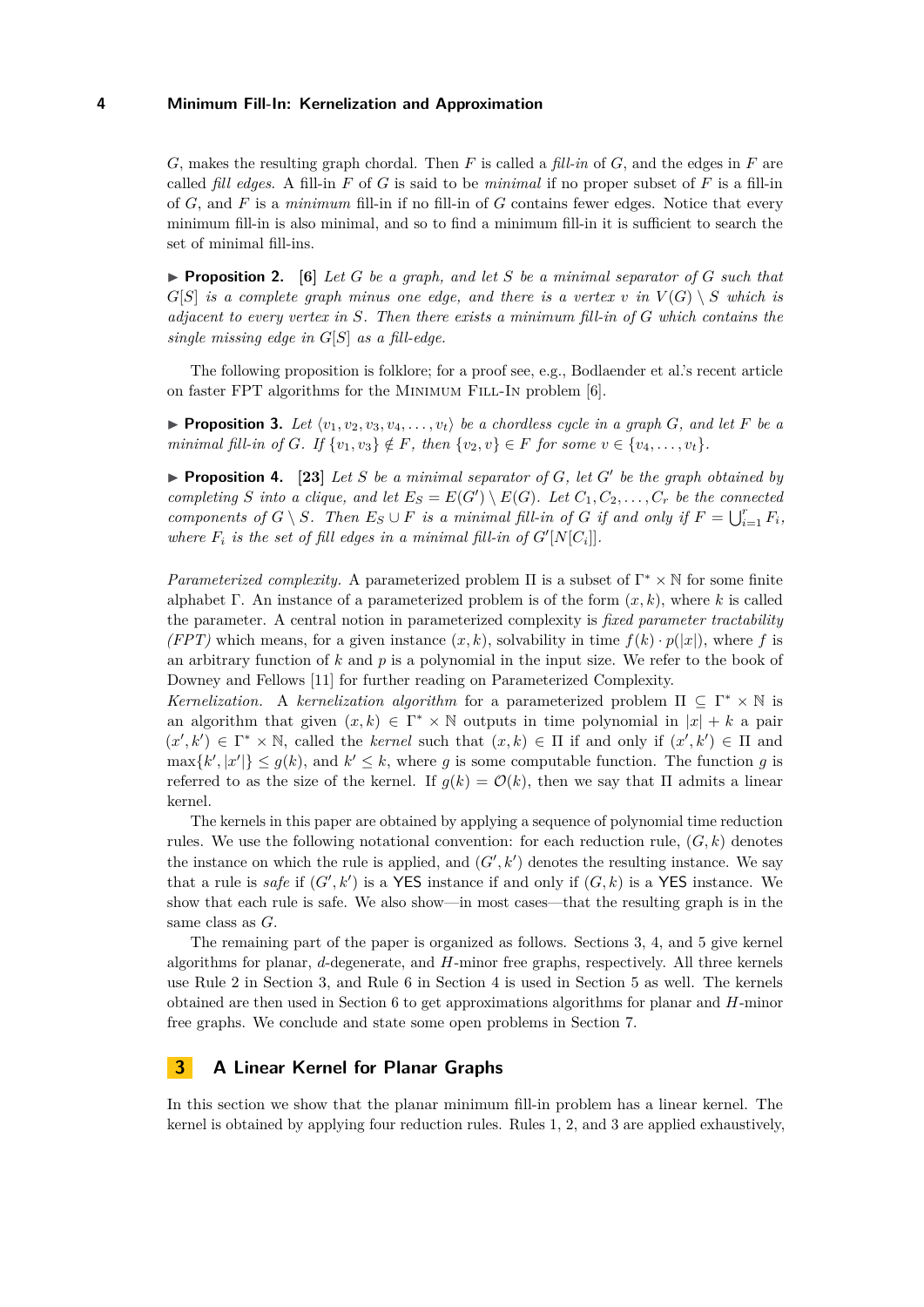while Rule [4](#page-5-1) is only applied if none of the other three can be applied. At the end of this process, the algorithm either solves the problem (giving either YES or NO as the answer), or it yields an equivalent instance  $(G', k'); k' \leq k$  where *G* is of size  $\mathcal{O}(k)$ .

<span id="page-4-1"></span>Reduction Rule 1. [\[24\]](#page-11-16) Let *S* be a minimal clique separator in *G* and let  $C_1, \ldots, C_t$  be the connected components of  $G \setminus S$ . We set  $G'$  to be the disjoint union of the graphs  $G_1, G_2, \ldots, G_t$ , where  $G_i$  is isomorphic to  $G[N[C_i]], 1 \le i \le t$ , and set  $k' \leftarrow k$ .

By Proposition [4,](#page-3-1) we have the following lemma.

<span id="page-4-3"></span> $\blacktriangleright$  **Lemma [1](#page-4-1).** *Rule 1 is safe.* 

Since each of the connected components of graph  $G'$  produced by Rule [1](#page-4-1) is an induced subgraph of  $G$ , it follows that if  $G$  is planar or  $d$ -degenerate, then  $G'$  has the same property. Our next rule deletes vertices which are not part of any chordless cycle; as we show later [\(Theorem 3\)](#page-4-2), a vertex  $v$  satisfies the conditions of the rule if and only if it is not part of any chordless cycle in the graph. This rule can be inferred from previous work due to Tarjan [\[24\]](#page-11-16) and Berry et al. [\[3\]](#page-10-5).

<span id="page-4-0"></span> $\blacktriangleright$  Reduction Rule 2. For a vertex *v* of *G*, let  $C_1, C_2, \ldots, C_t$  be the connected components of  $G \setminus N[v]$ . If for every  $1 \leq i \leq t$ , the vertex set  $N(C_i)$  is a clique in *G*, then set  $G' \leftarrow G \setminus \{v\}$ ,  $k' \leftarrow k$ .

#### $\blacktriangleright$  **Lemma [2](#page-4-0).** *Rule* 2 *is safe.*

**Proof.** Let *H* be a chordal graph obtained by adding *k* edges to *G*. Chordality is a hereditary property, and thus the graph  $H' = H \setminus \{v\}$  is chordal. But  $H'$  is a triangulation of  $G' = G \setminus \{v\}$ , and since it is obtained by adding at most  $k$  edges, we have that  $G'$  has a fill-in of size at most  $k' \leq k$ .

For the opposite direction, let  $H'$  be a *minimal* triangulation obtained from  $G'$  by adding the set of fill edges F', where  $|F'| \leq k'$ . Then the graph *H* obtained by adding F' to G is chordal. Indeed, if *H* was not chordal, it would contain a chordless cycle *A* of length at least 4 passing through *v*. Let *w* be a vertex of *A* not adjacent to *v* and let *C* be the connected component of  $G \setminus N[v]$  containing *w*. The set  $S = N_G(C)$  is a clique minimal separator in *G* and thus by Proposition [4,](#page-3-1) we can conclude that in *H* every path from *w* to *v* should go through some vertex of *S*. Hence the set *S* contains at least two non-consecutive (in *A*) vertices *a* and *b* of *A*. But *S* is a clique in *G*, and thus is a clique in *H*. Hence, *a* and *b* form a chord in *A*, which is a contradiction. Therefore, *H* is chordal.

In [Reduction Rule 2,](#page-4-0) we only remove a vertex, and thus this rule does not change hereditary properties of graphs, like being *H*-minor free. We now state some useful properties of graphs on which the above reduction rules cannot be applied.

<span id="page-4-2"></span> $\triangleright$  **Lemma 3.** *A vertex v in a graph G does not satisfy the conditions of [Reduction Rule 2](#page-4-0) if and only if v is part of a chordless cycle in G.*

**Proof.** Let *v* be a vertex in *G* which does not satisfy the conditions of [Reduction Rule 2.](#page-4-0) Then there exists a connected component *C* of  $G \setminus N[v]$  such that  $N(C)$  contains two non adjacent vertices, say  $x, y \in N(v)$ . Let *P* be a shortest path from *x* to *y* in  $G[C \cup \{x, y\}]$ . Since *x* and *y* are not adjacent, the path *P* is of length at least two; let  $P = \langle x = v_1, v_2, \ldots, v_\ell = y \rangle$ . Since *P* is an induced path,  $\langle v, x = v_1, v_2, \dots, v_\ell = y \rangle$  is a chordless cycle containing *v*.

Conversely, let  $v = v_1, v_2, v_3, \ldots, v_{r-2}, v_{r-1}, v_r = v$  be a chordless cycle in *G* containing *v*, and let *C* be the connected component of  $G \setminus N[v]$  which contains  $v_3$  and  $v_{r-2}$ . The vertex set  $N(C)$  does not contain the edge  $\{v_2, v_{r-1}\}\$  and hence is not a clique.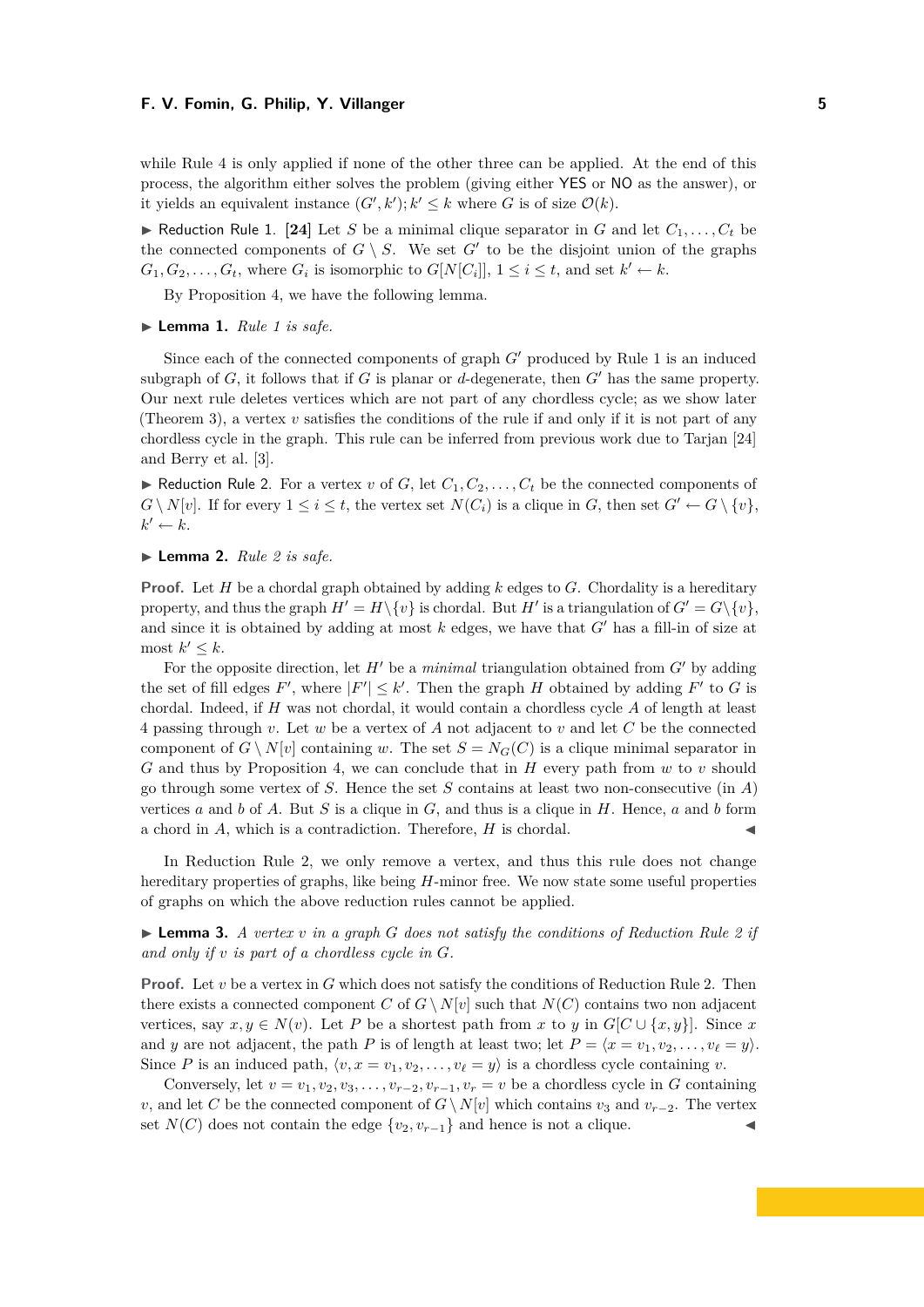<span id="page-5-3"></span>I **Lemma 4.** *Let G be a graph to which Rule [2](#page-4-0) cannot be applied, and let F be an edge set such that*  $H = (V, E \cup F)$  *is chordal. Then for every vertex v in G, there either exists an*  $edge \{v, x\} \in F$ , or an edge  $\{u, w\} \in F$ , where  $u, w \in N(v)$ .

**Proof.** By Lemma [3](#page-4-2) it follows that every vertex *v* in *G* is part of at least one chordless cycle  $\langle v = v_1, v_2, v_3, v_4, \ldots, v_t \rangle$ . By Proposition [3,](#page-3-2) there is either a fill edge  $\{v, v_i\} \in F$  or an edge  $\{v_2, v_t\} \in F$ , for  $i \in \{3, \ldots, t-1\}$ .

<span id="page-5-0"></span> $\blacktriangleright$  Reduction Rule 3. [\[6\]](#page-10-1) Let  $(G, k)$  be an input instance of MINIMUM FILL-IN. If *G* has a minimal separator *S* such that adding exactly one edge to  $G[S]$  turns it into a complete graph, and there exists a vertex *v* in  $V(G) \setminus S$  such that all vertices of *S* are adjacent to *v*, then

- **1.** Turn *G*[*S*] into a complete graph by adding one edge,
- **2.** Apply Rule [1](#page-4-1) on the resulting minimal clique separator, and
- **3.** Reduce *k* by one.

The correctness of this rule is evident from Proposition [2](#page-3-3) and Lemma [1.](#page-4-3) We now show that the rule preserves the planarity of the graph. Observe that if the input graph *G* is planar, then  $|S| \leq 4$ .

 $\triangleright$  Claim 1. [Reduction Rule 3](#page-5-0) preserves the planarity of the graph.

**Proof.** Let  $G, S$  be as in the statement of the rule, and let  $G'$  be the graph obtained by applying the rule to *G*. Let  $\{u, v\}$  be the missing edge in  $G[S]$ . By Proposition [1,](#page-2-0) there are at least two full components, say *C*1*, C*2, associated with *S* in *G*. Notice that for each  $i = 1, 2$ , there is a *uv*-path in *G* with all internal vertices contained in  $C_i$ . This implies that each of the connected components of the output graph  $G'$  is a minor of planar graph  $G$ , and thus is planar.

<span id="page-5-1"></span> $\blacktriangleright$  Reduction Rule 4. Let  $(G, k)$  be an input instance of MINIMUM FILL-IN, where none of the Rules [1,](#page-4-1) [2,](#page-4-0) and [3](#page-5-0) can be applied. If  $|V(G)| > 6k - 4$  then return a trivial NO instance.

<span id="page-5-4"></span>▶ **Lemma 5.** *[Reduction Rule 4](#page-5-1) is safe.* 

**Proof.** Let  $(G, k)$  be a YES instance where  $G = (V, E)$  is planar and none of the Rules [1,](#page-4-1) [2,](#page-4-0) and [3](#page-5-0) can be applied. We now argue that  $|V| \leq 6k - 4$ .

Let *F* be an edge set such that  $|F| \leq k$  and  $H = (V, E \cup F)$  is chordal, and let  $V_F$  be the set of at most 2*k* vertices that are incident to the edges in *F*. We then have:

<span id="page-5-2"></span>► Claim 2. Each vertex  $v \in V \setminus V_F$  is adjacent to at least three vertices of  $V_F$ .

**Proof.** Since Rule [2](#page-4-0) cannot be applied on vertex *v* it follows that  $N[v] \subseteq V$ . Let C be a connected component of  $G\setminus N[v]$  and let  $S = N(C)$  be the minimal separator of *G* separating vertices of *C* from *v*. Rules [1](#page-4-1) and [3](#page-5-0) cannot be applied on *S*, so the graph  $G[S]$  is missing at least two edges  $\{x_1, y_1\}$  and  $\{x_2, y_2\}$ . By finding a shortest path *P* from  $x_j$  to  $y_j$  in  $G[C \cup \{x_j, y_j\}]$  we can create a chordless cycle consisting of *P* and  $x_j, v, y_j$  for  $j \in \{1, 2\}$ . By Proposition [3](#page-3-2) every fill-in of a chordless cycle either adds an edge incident to vertex *v* on the chordless cycle or adds a fill edge between its two unique neighbours. By definition there is no fill edge in *F* incident to *v*, and thus both  $\{x_1, y_1\}$  and  $\{x_2, y_2\}$  are contained in *F*. Two edges have to be incident to at least three vertices, and the claim follows.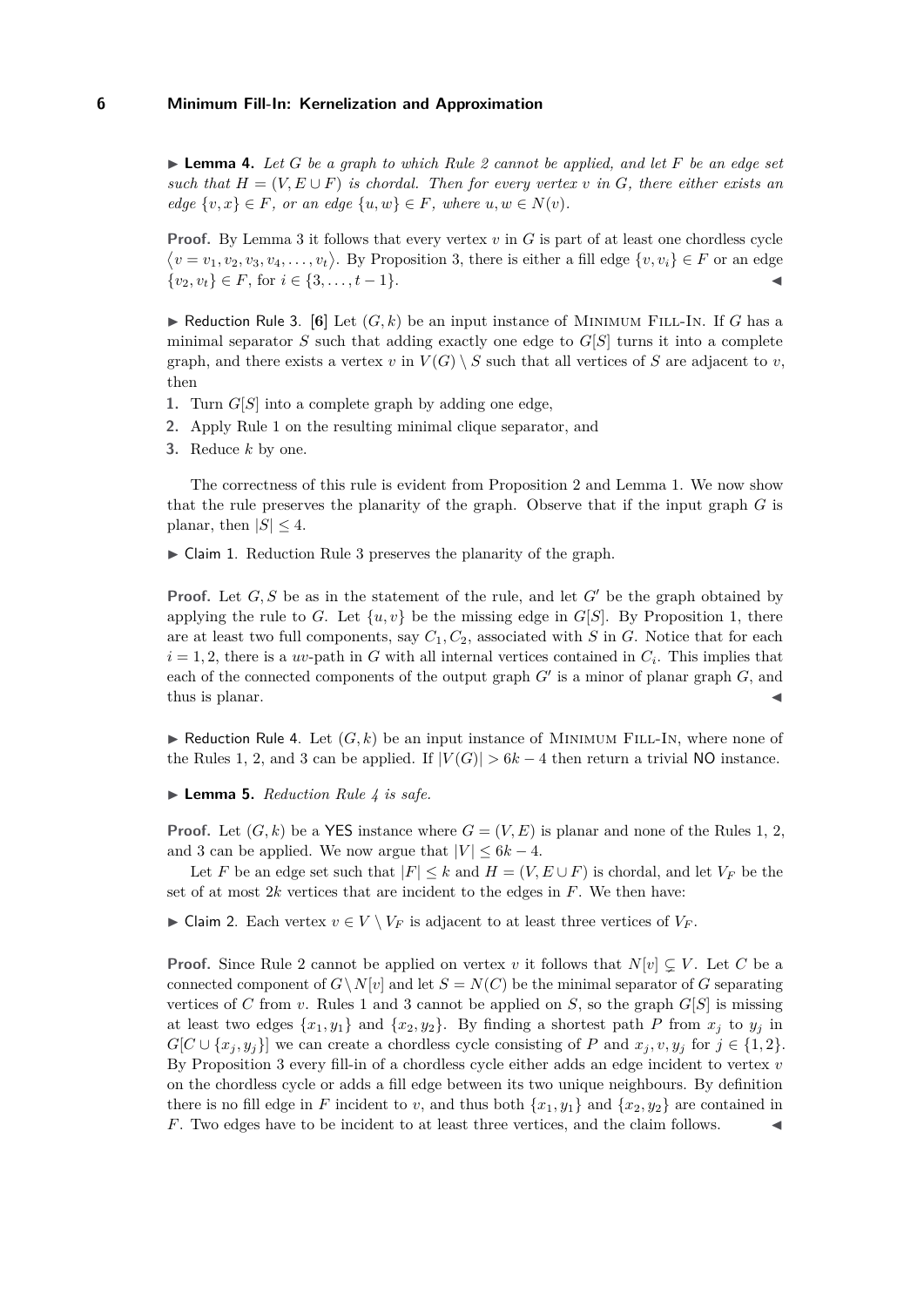We construct a new graph  $B = (V, E_B)$  whose edge set  $E_B$  is a subset of E, such that  $\{u, w\} \in E_B$  if and only if  $\{u, w\} \in E$ ,  $u \in V_F$ , and  $w \notin V_F$ . The graph *B* is planar since it is a subgraph of planar graph *G*, and is bipartite by construction with the two partite sets being  $V_1 = V_F$  and  $V_2 = V \setminus V_F$ . As noted before,  $|V_1| \leq 2k$ ; we now bound  $|V_2|$ . Let  $\mathcal F$  be the set of faces in any fixed planar embedding of *B*. Let  $s = \sum_{f \in \mathcal{F}}$  (number of edges on the face *f*). Since *B* is bipartite, each face has at least four sides, and so  $s > 4|\mathcal{F}|$ . Since each edge of *B* lies on at most two faces in the embedding, it is counted at most twice in this process, and so  $s \leq 2|E_B|$ . Thus  $4|\mathcal{F}| \leq 2|E_B|$ . From this and the well-known Euler's formula for planar graphs applied to *B* (namely,  $|V| - |E_B| + |\mathcal{F}| \geq 2$ ; observe that *B* may not be a connected graph) we get  $|E_B| \leq 2|V| - 4 = 2(|V_1| + |V_2|) - 4$ . By [Claim 2](#page-5-2) each vertex in  $V_2$  has degree at least 3 in *B*, and so  $E_B \ge 3|V_2|$ . Combining these we get  $|V_2| \le 2|V_1| - 4 = 4k - 4$ , and  $\text{so } |V| = |V_1| + |V_2| \leq 6k - 4.$ 

We now argue that all executions of the rules can be performed in polynomial time. By Proposition [4,](#page-3-1) a minimal clique separator is a clique separator in every minimal triangulation of the given graph. A minimal triangulation can be constructed in  $\mathcal{O}(nm)$  time [\[22\]](#page-11-17) and the minimal separators of the triangulation which are also cliques in *G* can be enumerated in  $\mathcal{O}(nm)$  time [\[4\]](#page-10-6). As a consequence Rule [1](#page-4-1) can be executed in polynomial time. For the remaining three rules it is not hard to see that we can check, find an instance, and execute the rule in polynomial time.

The rules are applied exhaustively in the order they are described. Rule [1](#page-4-1) is globally applied at most  $n-1$  times, since all minimal clique separators we split on, even across connected components, are the so called "non-crossing" minimal separators in the initial graph, and a graph on *n* vertices has at most  $n-1$  pairwise non-crossing minimal separators [\[19\]](#page-11-18). Each time Rule [1](#page-4-1) is applied, at most *n* connected components are created, and each of them contains at most *n* vertices. Thus, Rule [2](#page-4-0) is applied at most  $\mathcal{O}(n^3)$  times. Rule [3](#page-5-0) is applied at most *k* times as one fill edges is added each time, and finally Rule [4](#page-5-1) is applied only once. Thus we get

<span id="page-6-3"></span> $\triangleright$  **Theorem 6.** MINIMUM FILL-IN has a planar kernel of size  $\mathcal{O}(k)$  in planar graphs.

# <span id="page-6-0"></span>**4 An** O(*k* 3*/*2 ) **kernel for** *d***-degenerate graphs**

We now describe two reduction rules for *d*-degenerate graphs. The second among these is in fact an algorithm which specifies how to apply Rule [2](#page-4-0) and the first rule of this section in tandem. Given a problem instance  $(G, k)$  where G is a d-degenerate graph, the second rule outputs an equivalent instance  $(G', k')$  such that  $k' \leq k$  and  $|V(G')| = \mathcal{O}(k^{3/2})$ . However, these rules *do not* guarantee that the resulting graph  $G'$  is *d*-degenerate. We will later show how to obtain an equivalent *d*-degenerate graph from *G'* while keeping the size bounded by  $\mathcal{O}(k^{3/2})$ .

The next reduction rule says that if two non-adjacent vertices in an *d*-degenerate graph *G* have many common neighbours, then the missing edge between the two vertices belongs to every small fill-in of *G*.

<span id="page-6-1"></span> $\blacktriangleright$  Reduction Rule 5. Let  $(G, k)$  be an instance where G is d-degenerate. Let  $u, w$  be two non-adjacent vertices in *G*, and let  $b = |N(u, w)|$ . If  $(b/2)(b - 1 - 2d) > k$ , then set *G*<sup> $\prime$ </sup> ← (*V*(*G*)*, E*(*G*) ∪ {{*u, w*}})*, k*<sup> $\prime$ </sup> ← *k* − 1.

<span id="page-6-2"></span> $\blacktriangleright$  **Lemma 7.** *Rule* [5](#page-6-1) *is safe.*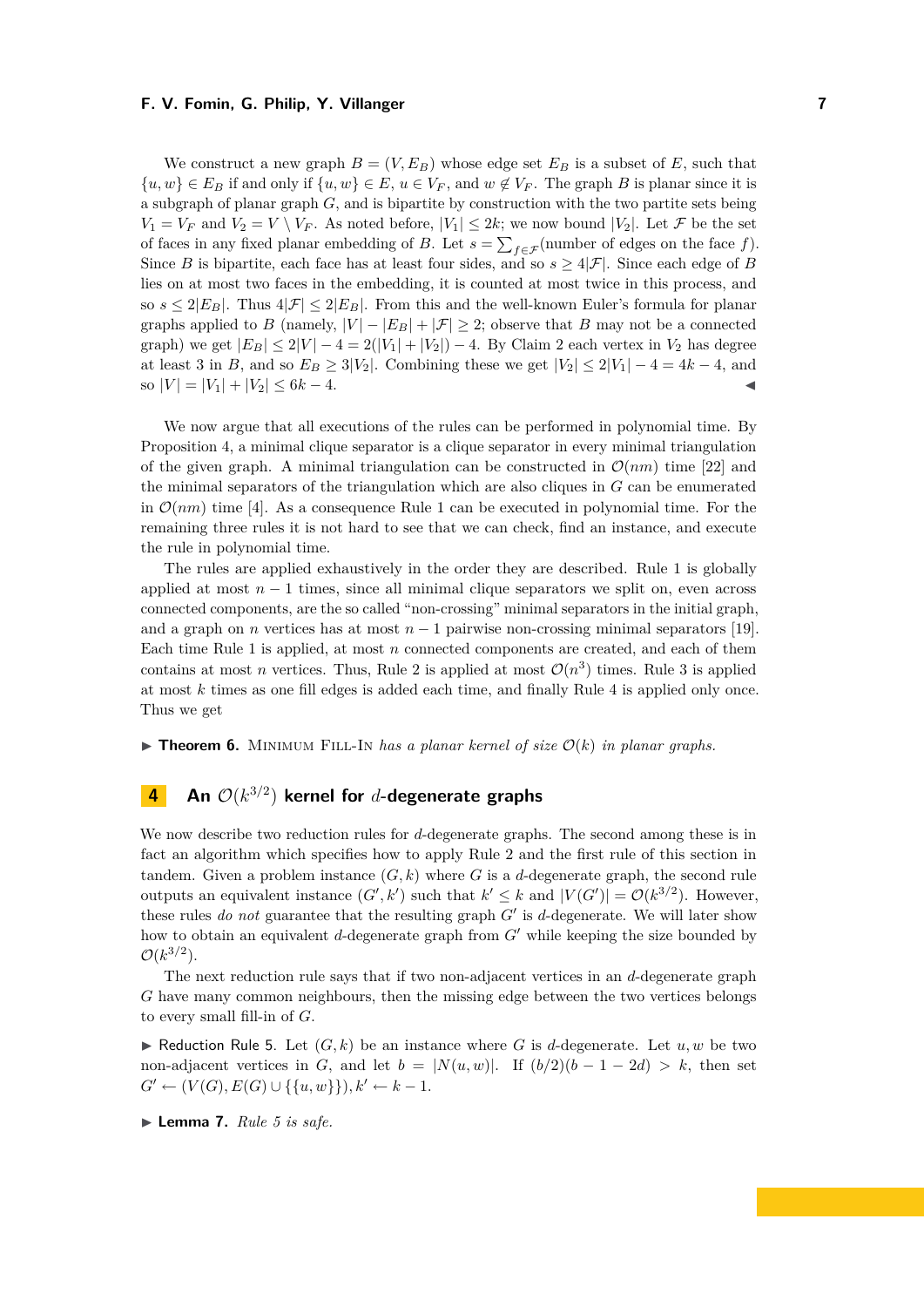**Algorithm 1** [Reduction Rule 6](#page-7-0) for *d*-degenerate graphs. 1: **procedure** RULE6(*G*, *k*)  $\triangleright$  *G* is assumed to be *d*-degenerate. 2: **while** (Rule [2](#page-4-0) applies to  $(G, k)$  and the vertex  $u$ ) **do** 3:  $G \leftarrow G \setminus \{u\}$ 4: *F*  $v'_0 = \emptyset$ 5: **for** (each nonadjacent pair  $x, y \in V(G)$ ) **do** 6: **if** (Rule [5](#page-6-1) applies to  $(G, k)$  and the non-adjacent vertices  $x, y$ ) **then** 7:  $F'_0 = F'_0 \cup \{\{x, y\}\}\$ 8: *G*<sup>*'*</sup> ←  $(V(G), E(G) \cup F'_{0}), k'$  ←  $k - |F'_{0}|$ 9:  $D_0 = \emptyset$ 10: **while** (Rule [2](#page-4-0) applies to  $(G', k')$  and the vertex *u*) **do** 11:  $G' \leftarrow G' \setminus \{u\}, D_0 = D_0 \cup \{u\}$ 12:  $F_0 = E(G') \cap F'_0$ 12:  $r_0 = E(G) \cap r_0$ <br>
13: **if**  $k' < 0$  or  $|V(G')| > 2k + k(2\sqrt{k} + 2d + 1)$  then 14: **return** a trivial NO instance. 15: **else** 16: **return**  $(G', k')$ 

**Proof.** Let F be a fill-in of G of size at most k. We claim that  $\{u, w\} \in F$ . For, if  ${u, w} \notin F$ , then let *H* be the chordal graph obtained by adding the edges in *F* to the graph *G*. Since *u* and *w* are non-adjacent in *H*, there exists an *u*, *w*-separator in *H*, and every minimal *u, w*-separator in *H* contains all the vertices in  $N(u, w)$ . Since *H* is chordal, every minimal separator in *H* is a clique [\[10\]](#page-11-19), and so the vertex set  $N(u, w)$ induces a clique in *H*. Hence the subgraph  $H[N(u, w)]$  contains  $(b - 1)b/2$  edges, where  $b = |N(u, w)|$ . Since *G* is *d*-degenerate, the subgraph  $G[N(u, w)]$  contains at most *db* edges. Thus  $|F| > (b-1)b/2 - db = (b/2)(b-1-2d) > k$ , a contradiction, and so  $\{u, w\} \in F$ . It immediately follows that  $F \setminus {\{u, w\}}$  is a fill-in of *G'* of size at most  $k - 1$ .

Conversely, if *G*<sup> $\prime$ </sup> has a fill-in *F*<sup> $\prime$ </sup> of size at most  $k-1$ , then  $F' \cup \{\{u, w\}\}\$ is a fill-in of *G* of size at most *k*. J

<span id="page-7-0"></span>Reduction Rule 6. Let  $(G, k)$  be an instance where G is d-degenerate. Set  $(G', k')$  to be the instance output by Algorithm [1.](#page-0-0)

#### $\blacktriangleright$  **Lemma 8.** *Rule* [6](#page-7-0) *is safe.*

**Proof.** By Rule [2](#page-4-0) it is safe to delete vertex *u* in Line [3.](#page-6-2) Let  $e_1, e_2, \ldots, e_{|F_0'|}$  be the set of edges in  $F'_0$ . By Rule [5](#page-6-1) it is safe to add edge  $e_1$  to  $G$  and decrement  $k$ . Let our induction hypothesis be that it is safe to add edges  $e_1, e_2, \ldots, e_{i-1}$  to *G* and reduce *k* by  $i-1$ , and let us argue that it is also safe to add edges  $e_1, e_2, \ldots, e_i$  and reduce  $k$  by  $i$ . Let  $k_{i-1} = k - (i-1)$ . Edge  $e_i = \{x, y\}$  was added to  $F'_0$  because  $(b/2)(b-1-2d) > k$  where  $b = |N_G(x, y)|$ . In the extreme case, all the edges  $e_1, e_2, \ldots, e_{i-1}$  are added between vertices in  $N_G(x, y)$ , but  $(b/2)(b-1-2d) - (i-1) > k - (i-1) = k_{i-1}$  and thus it is safe to add edge  $e_i$  as well and reduce  $k_{i-1}$  by 1. We can now conclude that  $(G', k')$  in Line [8](#page-6-2) is a YES instance if and only if  $(G, k)$  is. Finally by the safeness of Rule [2,](#page-4-0) instance  $(G', k')$  in Line [13](#page-6-2) is a YES instance if and only if  $(G, k)$  is.

It remains to argue that we can safely return a trivial NO instance if  $|V(G')| > 2k +$ *k*( $2\sqrt{k} + 2d + 1$ ), where *G*<sup>0</sup> is the graph in Line [13.](#page-6-2) Let us assume that  $(G', k')$  is a YES instance and let *F* be a set of edges such that  $H = (V(G'), E(G') \cup F)$  is chordal and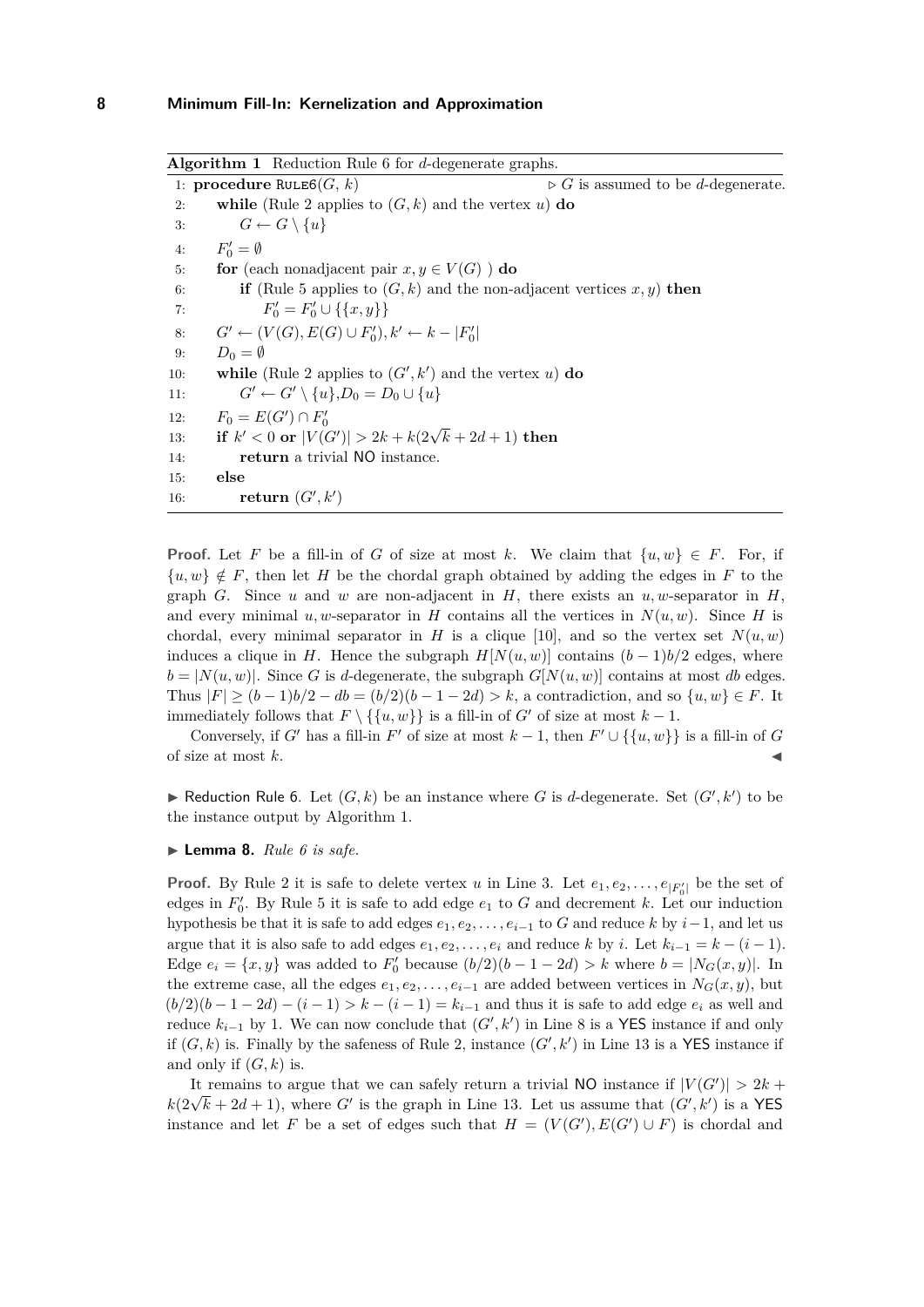$|F| \leq k'$ . Let  $V_F$  be the set of vertices incident to edges of *F*, and let  $V_{F_0}$  be the set of vertices incident to edges of  $F_0$ . Notice that  $|V_F| + |V_{F_0}| \leq 2k$  as  $(G', k')$  is a YES instance. By Line [10](#page-6-2) in Algorithm [1,](#page-0-0) Rule [2](#page-4-0) is applied exhaustively, and thus by Lemma [4](#page-5-3) every vertex of  $V(G') \setminus (V_F \cup V_{F_0})$  is contained in  $N_{G'}(x, y)$  for some edge  $\{x, y\} \in F$ . In particular, notice that  $N_{G'}(x, y) \setminus (V_F \cup V_{F_0}) \subseteq N_G(x, y)$ . Since G' is reduced with respect to Rule [5](#page-6-1) (See Line [6](#page-6-2)) of Algorithm [1\)](#page-0-0),  $|N_G(x, y)| = b < 2\sqrt{k+2d+1}$ . To see this we notice that a clique on *b* vertices contains  $b(b-1)/2$  edges while  $G[N_G(x, y)]$  contains at most *db* edges. Thus if  $b \ge 2\sqrt{k+2d+1}$ then  $b(b-1)/2 - db = b/2(b-1-2d) \ge ((2\sqrt{k}+2d+1)/2)(2\sqrt{k}) > k$  which is a contradiction to  $\{x, y\} \notin F'_0$ . Summing up we have that  $|V(G')| \leq |V_F \cup V_{F_0}| + \sum_{\{x, y\} \in F} |N_G(x, y)| \leq$  $2k + k(2\sqrt{k} + 2d + 1).$  <br>  $2k + k(2\sqrt{k} + 2d + 1).$  <br>
■

Observe that Rule [5](#page-6-1) — which is applicable only when the input graph is *d*-degenerate adds an edge to the graph. The graph resulting from applying Rule [6](#page-7-0) — which adds the edge set  $F'_0$  found by applying Rule [5](#page-6-1) — may thus *not* be *d*-degenerate. The graph output by Rule [6](#page-7-0) can be modified to become *d*-degenerate while preserving the bound on its size, and this gives an  $\mathcal{O}(k^{3/2})$  kernel for MINIMUM FILL-IN in *d*-degenerate graphs:

<span id="page-8-0"></span>**Theorem 9.** MINIMUM FILL-IN has a d-degenerate kernel of size  $O(k^{3/2})$  in d-degenerate *graphs.*

**Proof.** Since a 1-degenerate graph is a forest, and every forest has a fill-in of size zero since the forest is chordal — we can assume without loss of generality that  $d \geq 2$ . Let  $(G, k)$ be an instance of Minimum Fill-In where *G* is a *d*-degenerate graph. The kernelization algorithm applies Reduction Rule  $6 -$  Algorithm  $1 -$  to  $(G, k)$  to obtain an equivalent instance  $(G', k')$ . If  $(G', k')$  is the trivial NO instance returned by Line [14,](#page-6-2) then it is *d*-degenerate and its size is a constant, and the kernelization algorithm returns  $(G', k')$  itself as the kernel.

Now let  $(G', k')$  be a non-trivial instance returned by Line [16.](#page-6-2) Observe that  $G'$  is obtained from *G* by (i) deleting some vertices – Line [3,](#page-6-2) – (ii) adding edges  $F'_0$  – Line [6,](#page-6-2) – and (iii) deleting vertices  $D_0$  – Line [11.](#page-6-2) Edge set  $F_0$  is defined in Line [12](#page-6-2) as the set of edges in  $F'_0$ with both endpoints in  $V(G')$ .

The kernelization algorithm constructs a new graph  $G''$  from  $G'$  by doing the following for each edge  $\{u, v\} \in F_0$ : remove  $\{u, v\}$ , add two new vertices  $a_{uv}, b_{uv}$ , and make both these vertices adjacent to both  $u$  and  $v$ . The algorithm returns  $(G'', k'')$  as the kernel, where  $k'' = k' + |F_0|$ . Let  $G_1$  be the graph  $G'$  where edge set  $F_0$  is removed.

To see that  $(G'', k'')$  satisfies all the requirements, note that  $G_1$  is *d*-degenerate by the hereditary property of *d*-degenerate graphs, and  $G' = (V(G'), E(G_1) \cup F_0)$ . The graph  $G''$ is *d*-degenerate since it can be obtained from  $G_1$  by adding a sequence of vertices, each of degree two. Since each edge in  $F_0$  corresponds to two new vertices in  $G''$ ,  $|V(G'')|$  =  $|V(G_1)| + 2|F_0| \leq 4k + k(2\sqrt{k} + 2d + 1).$ 

It remains to argue that  $(G', k')$  is a YES instance if and only if  $(G'', k'')$  is. If  $(G', k')$  is a YES instance, then let  $F'$  be a fill-in of  $G'$  of size at most  $k'$ , and let  $H'$  be the chordal graph obtained by adding the edges in  $F'$  to  $G'$ . Let  $F'' = F_0 \cup F'$ , and let  $H''$  be the graph obtained by adding the edges in  $F''$  to the graph  $G''$ . Observe that  $H''$  can be obtained from the chordal graph  $H'$  by adding a sequence of vertices of degree two each, each of which is adjacent to the two end-points of some edge in  $F_0$ . It follows that  $H''$  is chordal — any potential chordless cycle in  $H''$  has to contain one of these new vertices, but every cycle passing through such a vertex has the respective edge in  $F_0$  as a chord. Thus  $F''$  is a fill-in of  $G''$  of size at most  $|F_0| + k' = k''$ .

Conversely, let  $(G'', k'')$  be a YES instance. Observe that for each  $\{u, v\} \in F_0$ , the vertex set  $S = \{u, v\}$  satisfies all the conditions of Proposition [2](#page-3-3) in  $G'' - S$  is a minimal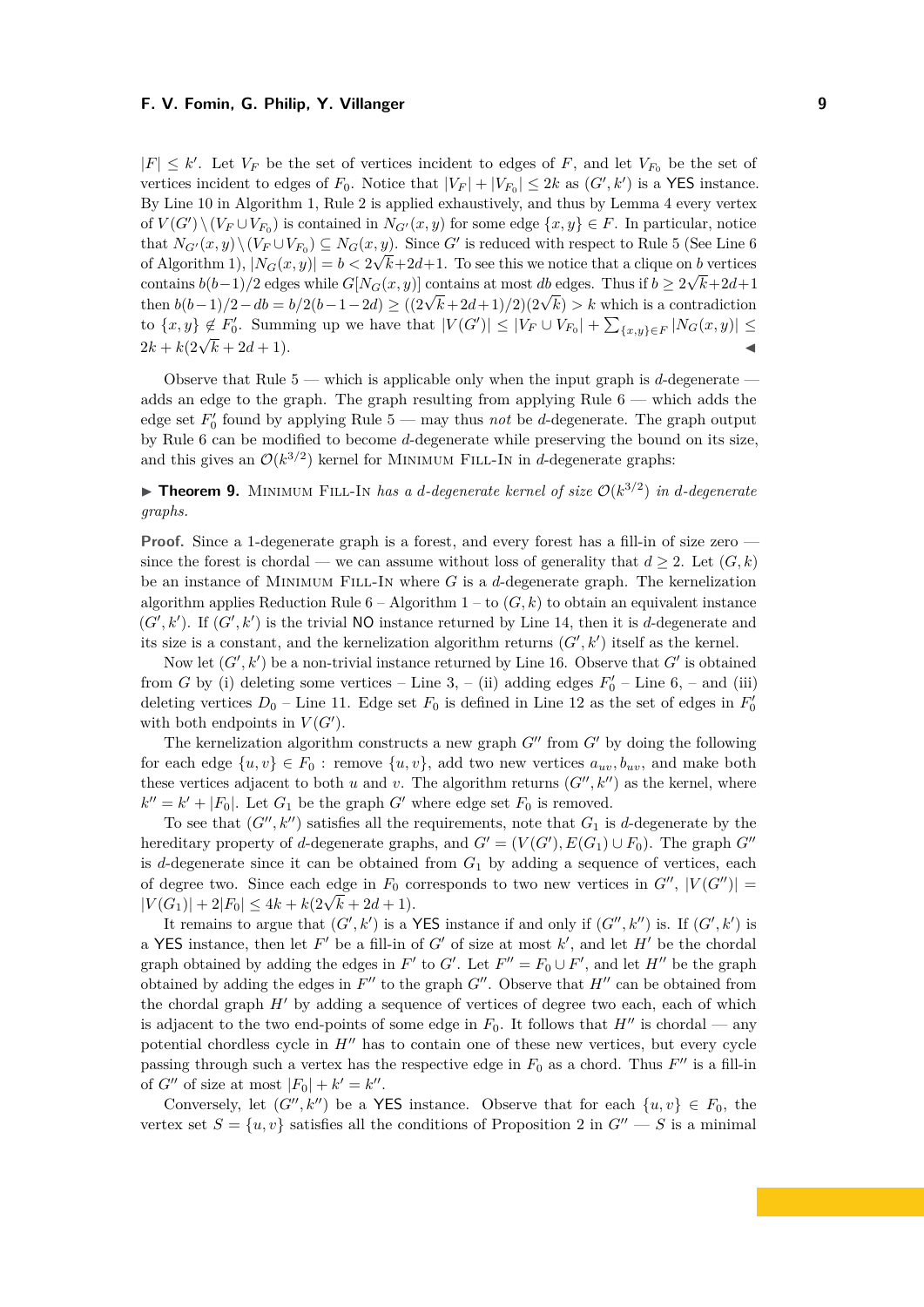$a_{uv}$ ,  $b_{uv}$ -separator (using the notation of the proof of Theorem [9\)](#page-8-0),  $G''[S]$  is missing the one edge which will make it a clique, and the vertex  $a_{uv} \in V(G'') \setminus S$  is adjacent to every vertex in *S*. So there exists a *minimum* fill-in  $F''$  of  $G''$  such that  $F_0 \subseteq F''$ , and  $|F''| \leq k''$ . Let  $H''$ be the chordal graph obtained by adding the edges in  $F''$  to the graph  $G''$ , and let  $H'$  be the graph obtained by deleting all the vertices  $\{a_{uv}, b_{uv} \mid \{u, v\} \in F_0 \text{ from } H''$ . Then *H'* can be obtained by adding the edges in  $F' = F'' \setminus F_0$  to  $G'$ , and  $H'$  is chordal by the hereditary property of chordality. Thus  $F'$  is a fill-in of  $G'$  of size at most  $k'$ . John J. J. J. J.

# <span id="page-9-0"></span>**5 An** O(*k* 3*/*2 ) **kernel for H-minor free graphs**

It is known [\[25\]](#page-11-20) that every *H*-minor free graph is *d*-degenerate for  $d \leq \alpha h \sqrt{\log h}$ , where  $h = |V(H)|$  and  $\alpha > 0$  is a constant. As we have already shown in Section [4,](#page-6-0) the application of Rules [2,](#page-4-0) [5,](#page-6-1) and [6](#page-7-0) on *d*-degenerate graphs results in an equivalent instance  $(G', k')$  where  $G'$  has  $\mathcal{O}(k^{3/2})$  vertices. However, this  $G'$  is not necessarily *H*-minor free or *d*-degenerate. In Theorem [9,](#page-8-0) we show how to transform  $G'$  into a  $d$ -degenerate graph without significantly increasing its size. We employ a somewhat more involved transformation to convert  $G'$  to an *H*-minor free problem instance on  $\mathcal{O}(k^{3/2})$  vertices:

<span id="page-9-3"></span>**Theorem 10.**  $[\star]^1$  *Let H be a fixed graph.* MINIMUM FILL-IN *has an H-minor free kernel of size*  $\mathcal{O}(k^{3/2})$  *in H-minor free graphs.* 

# <span id="page-9-1"></span>**6 Approximation**

As a byproduct of our kernelization algorithms, we obtain improved approximation algorithms for the Minimum Fill-In problem on planar and *H*-minor free graphs. We need the following result of Chung and Mumford [\[8\]](#page-11-6).

<span id="page-9-2"></span>**• Proposition 5.** [\[8\]](#page-11-6) Let  $H$  be a fixed graph, and let  $G$  be an  $n$  vertex graph that is  $H$ *-minor free. Then there is a triangulation*  $H_T$  *of G such that*  $|E(H_T)| = O(n \log n)$ *, and such a triangulation can be found in polynomial time.*

Together with our improved kernels, this result yields approximate solutions for MINIMUM FILL-IN, with ratio  $\mathcal{O}(\sqrt{k} \log k)$  for *H*-minor-free graphs, and with ratio  $\mathcal{O}(\log k)$  for planar graphs.

 $\triangleright$  **Theorem 11.** Let *k* be the minimum size of a fill-in of a graph G. There is a polynomial *time algorithm which computes a fill-in of*  $G$  *of size*  $O(k \log k)$  *if*  $G$  *is planar and of size*  $\mathcal{O}(k^{3/2} \log k)$  *if G is H-minor free for some fixed graph H*.

**Proof.** Let *G* be a planar graph. For each  $k \in \{1, 2, ..., n^2\}$ , in this order, we run the algorithm of Theorem [6](#page-6-3) on  $(G, k)$ , and compute the maximum value  $k^*$  of the parameter  $k$ for which the algorithm gives us a NO answer. This guarantees that there is no fill-in of *G* of size  $k^*$ . We then run the same algorithm on the instance  $(G, k^* + 1)$  to obtain a planar kernel  $G'$  on at most  $6(k^* + 1)$  vertices. Using Proposition [5,](#page-9-2) we obtain a fill-in of  $G'$  with at most  $c(k^* + 1)$ log ( $k^* + 1$ ) edges, for some constant *c*. By making use of standard backtracking, the solution for  $G'$  can be transformed into a fill-in of  $G$  with  $\mathcal{O}(k \log k)$  fill edges.

The arguments when *G* is an *H*-minor free graph are almost identical to the planar case. The only difference is that we use Theorem [10](#page-9-3) instead, which provides us with an *H*-minor free kernel of size  $\mathcal{O}(k^{3/2})$  $\blacksquare$ ).

<sup>&</sup>lt;sup>1</sup> Proofs of results labelled with  $a \star$  have been deferred to a longer version of the paper.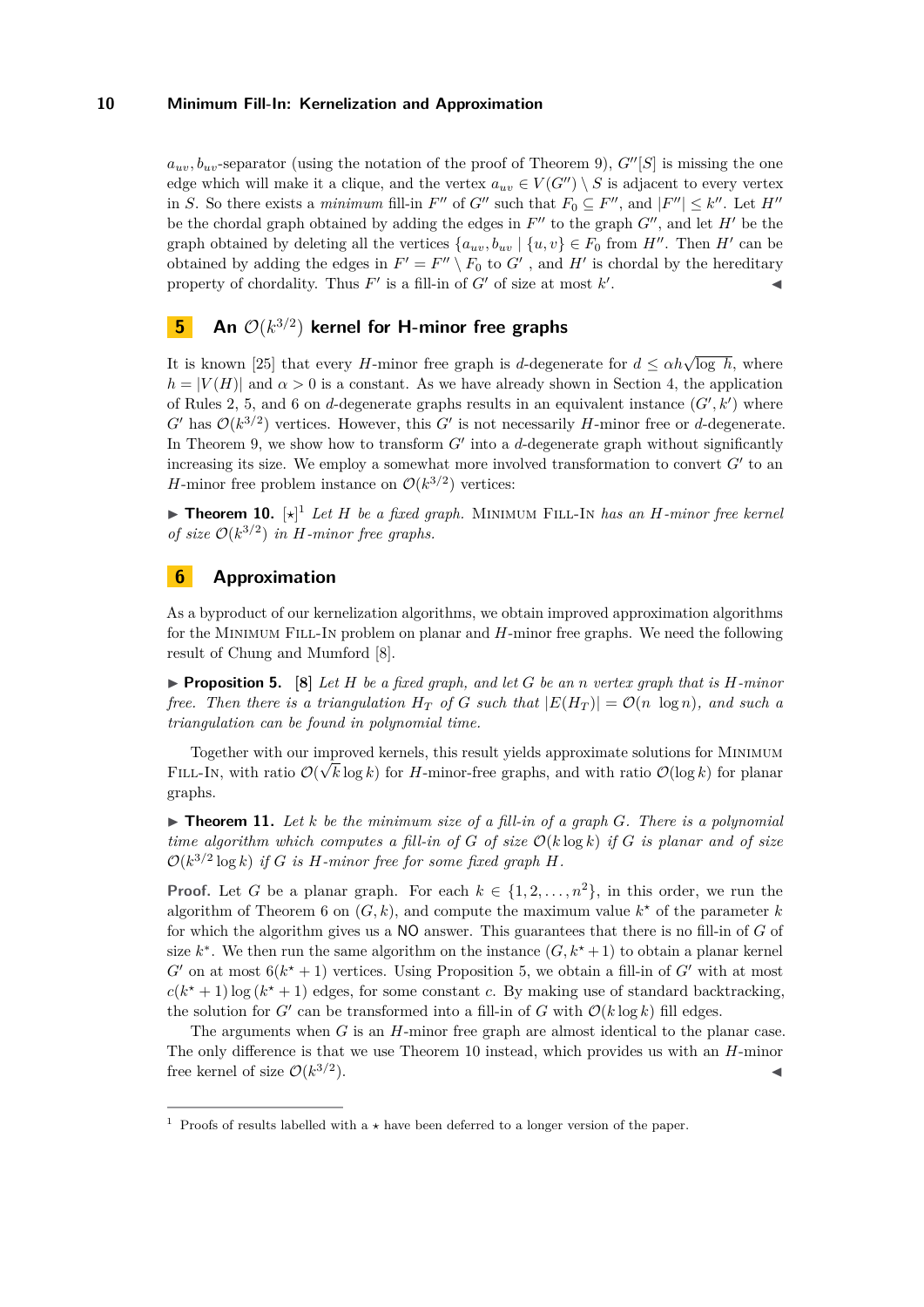# <span id="page-10-4"></span>**7 Conclusion and Open Questions**

In this paper we obtained new algorithms for MINIMUM FILL-IN on several sparse classes of graphs. Specifically, we obtained a linear kernel for the problem on planar graphs and kernels of size  $\mathcal{O}(k^{3/2})$  in *H*-minor free graphs and in graphs of bounded degeneracy. Using these kernels, we obtained approximation algorithms with ratios  $\mathcal{O}(\log k)$  for planar graphs, and  $\mathcal{O}(\sqrt{k}\log k)$  for *H*-minor free graphs. These results significantly improve known kernelization and approximation results for this problem. We note that for any  $g \in \mathbb{N}$ , the same set of reduction rules and essentially the same argument as for the planar case shows that Minimum FILL-IN has a kernel of size  $\mathcal{O}(k)$  in graphs of genus at most g. We conclude with a number of open questions.

Minimum Fill-in on general graphs is NP-complete [\[26\]](#page-11-4). However, it is a very old open question if the problem is NP-complete on planar graphs [\[8\]](#page-11-6). It turns out that Minimum FILL-IN is NP-complete on bipartite 2-degenerate graphs.

▶ **Theorem 12.**  $\lbrack \star \rbrack$  *The* MINIMUM FILL-IN *problem is NP*-complete on bipartite 2-degenerate *graphs.*

The complexity of the problem on planar and on *H*-minor free graphs is still open. From the approximation perspective, we leave the possibility of obtaining an  $o(\log k)$ -approximation on planar graphs as an open problem.

From the perspective of kernelization, it would be very interesting to find out if there is a linear kernel for MINIMUM FILL-IN on *H*-minor free graphs. We also were not able to find any evidence that the existence of an  $\mathcal{O}(k/\log k)$  kernel on planar graphs would contradict any complexity assumption. Can it be that the problem has a sublinear kernel?

### **Acknowledgements.**

We thank our anonymous reviewers for pointing out a way to reduce the constant factor in [Reduction Rule 4](#page-5-1) from 22 to 6 with a simpler proof of Lemma [5,](#page-5-4) and for many other comments which helped in improving the presentation.

#### **References**

- <span id="page-10-0"></span>**1** A. Agrawal, P. N. Klein, and R. Ravi. Cutting down on fill using nested dissection: provably good elimination orderings. *Graph Theory and Sparse Matrix Computation*, 56:31–55, 1993.
- <span id="page-10-2"></span>**2** J. Alber, M. R. Fellows, and R. Niedermeier. Polynomial-time data reduction for dominating set. *Journal of the ACM*, 51(3):363–384, 2004.
- <span id="page-10-5"></span>**3** A. Berry, J. P. Bordat, P. Heggernes, G. Simonet, and Y. Villanger. A wide-range algorithm for minimal triangulation from an arbitrary ordering. *Journal of Algorithms*, 58(1):33–66, 2006.
- <span id="page-10-6"></span>**4** J. R. S. Blair and B. W. Peyton. An introduction to chordal graphs and clique trees. In *Graph Theory and Sparse Matrix Computations*, pages 1–30. Springer, 1993. IMA Volumes in Mathematics and its Applications, Vol. 56.
- <span id="page-10-3"></span>**5** H. Bodlaender, F. V. Fomin, D. Lokshtanov, E. Penninkx, S. Saurabh, and D. M. Thilikos. (Meta) Kernelization. In *FOCS 2009*, pages 629–638. IEEE, 2009.
- <span id="page-10-1"></span>**6** H. Bodlaender, P. Heggernes, and Y. Villanger. Faster parameterized algorithms for minimum fill-in. *Algorithmica*, pages 1–22, 2010. Available online. DOI:10.1007/s00453-010- 9421-1.